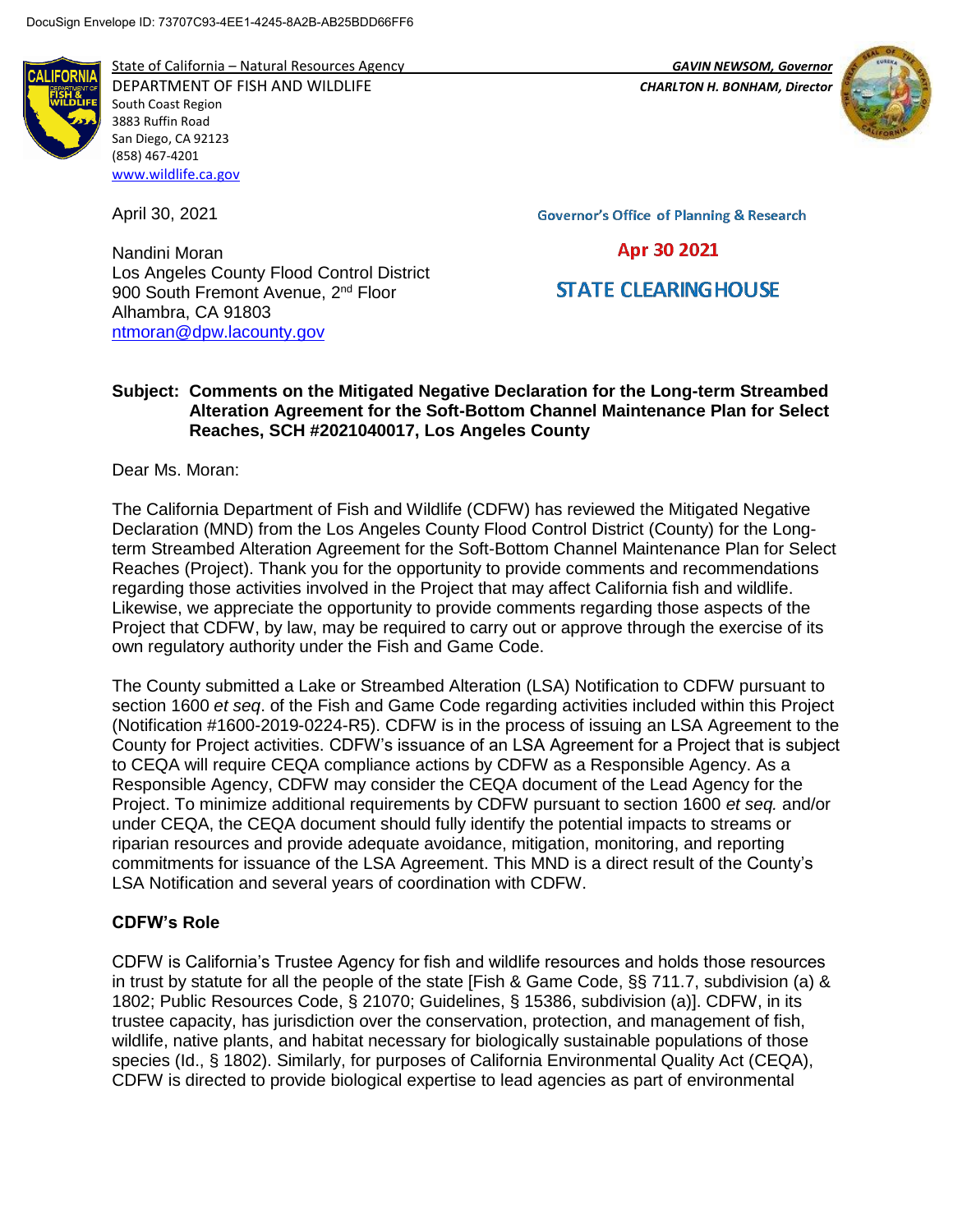Ms. Nandini Moran Los Angeles County Flood Control District April 30, 2021 Page 2 of 13

review, focusing on project activities that have the potential to adversely affect state fish and wildlife resources.

CDFW is also submitting comments as a Responsible Agency under CEQA (Public Resources Code, § 21069; CEQA Guidelines, § 15381). CDFW expects that it may need to exercise regulatory authority as provided by the Fish and Game Code, including LSA regulatory authority (Fish & Game Code, § 1600 *et seq*.) and the California Endangered Species Act (CESA; Fish & Game Code, § 2050 *et seq.*). To the extent implementation of the Project as proposed may result in "take", as defined by State law, or CESA-listed rare plant pursuant to the Native Plant Protection Act (NPPA; Fish & Game Code, § 1900 *et seq*.), CDFW recommends the Project proponent obtain appropriate authorization under the Fish and Game Code.

## **Project Description and Summary**

**Objective:** The County is proposing the implementation of the Project, which would provide specific parameters and requirements for routine maintenance activities carried out at 18 softbottom flood control channel reaches throughout the County of Los Angeles (Reaches 101 to 105, 108 to 110, and 112 to 121). In the course of one maintenance season (September 1 through March 14), each of the reaches would receive one round of routine maintenance, which may include: (1) annual brush clearing, tree trimming, and vegetation mowing; (2) sediment removal; (3) access road maintenance and other appurtenances; (4) storm damage repair and restoration; and/or (5) exotic species eradication or control. The Project does not involve new construction, expansion, or alteration of any of the reaches. In addition to implementing a Master Maintenance Plan (Maintenance Plan) for 18 soft-bottom channel reaches, the Project is also proposing the implementation of a Conceptual Habitat Mitigation and Monitoring Plan (CHMMP) to enhance and restore degraded habitat at the Stickleback River Ranch (SRR). The CHMMP has been prepared to mitigate potential impacts from the implementation of the Maintenance Plan.

**Location:** The Project addresses annual routine maintenance activities at 18 soft-bottom flood control channel reaches throughout the County of Los Angeles. Reaches 101 to 105, 108 to 110, and 120 to 121 are located within the Santa Clara River watershed. Reaches 112, 113, and 117 to 119 are located within the Santa Monica Bay watershed. Reaches 115 and 116 are located within the San Gabriel River watershed. Reach 114 is located within the Los Angeles River watershed. The Project also addresses mitigation activities at SRR located within the Santa Clara River watershed. The SRR site spans segment of the Santa Clara River and the 100-year flood plain in Soledad Canyon, Los Angeles County.

## **Comments and Recommendations**

CDFW offers the comments and recommendations below to assist the County in adequately identifying, avoiding, and/or mitigating the Project's significant, or potentially significant, direct and indirect impacts on fish and wildlife (biological) resources.

## **Comment #1: Impacts to Eelgrass Habitat**

**Issue:** Project activities may impact eelgrass (*Zostera marina*) habitat. The Project's *Soft Bottom Channel Vegetation Clearing Project Preconstruction Eelgrass Survey Report* (Eelgrass Report) shows that eelgrass is present within the majority of the Los Cerritos Channel (Reach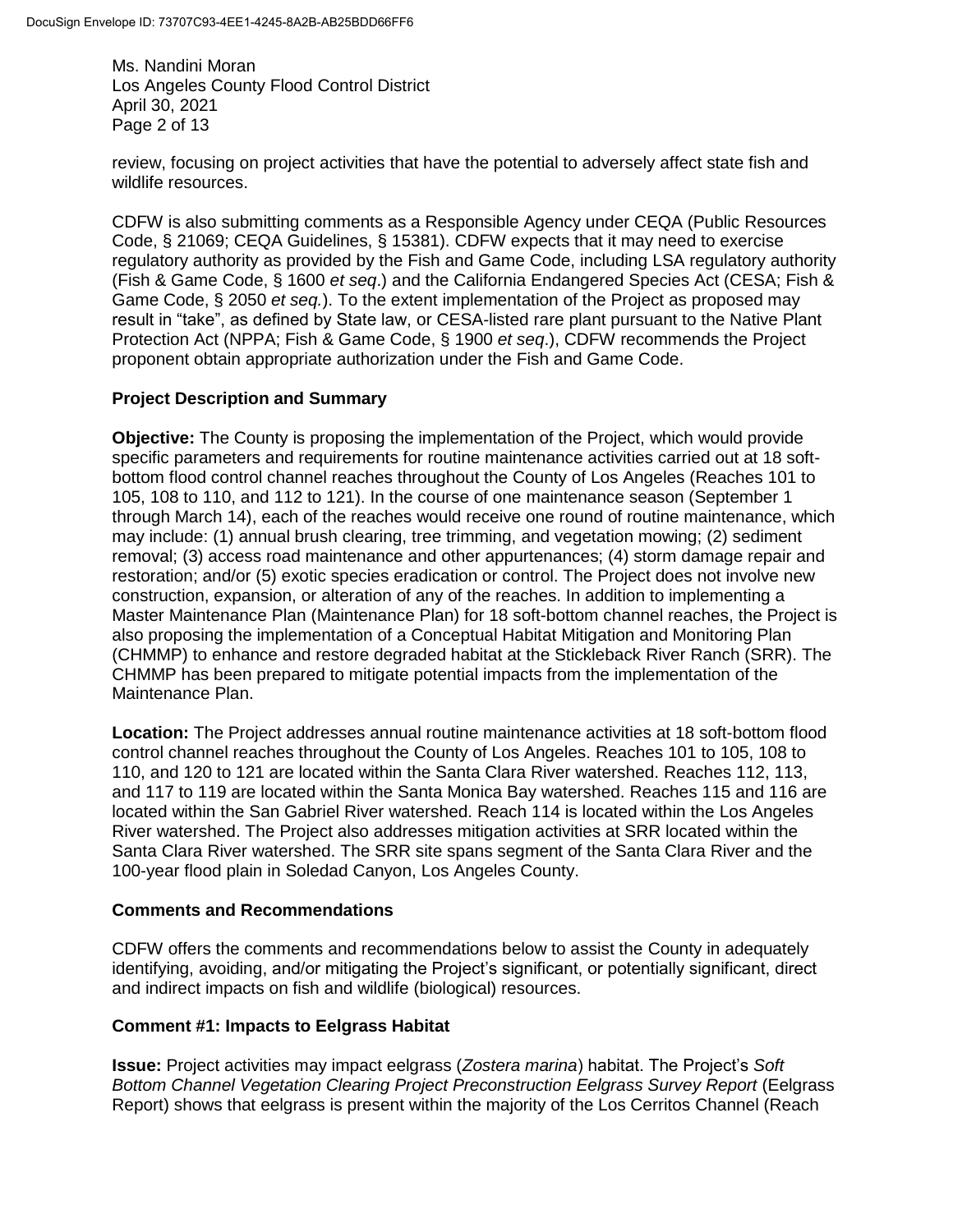Ms. Nandini Moran Los Angeles County Flood Control District April 30, 2021 Page 3 of 13

116). The MND states that eelgrass may also be present in Dominguez Channel (Reach 113) and San Gabriel River (Reach 115). However, no avoidance, minimization, or mitigation measures are discussed specifically for eelgrass in the MND. Additionally, discussion of eelgrass and eelgrass mitigation measures specifically within the *Essential Fish Habitat Assessment for Maintenance of Eight Soft-bottom Channels Los Angeles County, California* is markedly absent.

**Specific impacts:** Direct and/or indirect impacts to eelgrass habitat could result from project activities in reaches with eelgrass. The California Eelgrass Mitigation Policy (CEMP) defines eelgrass habitat as "areas of vegetated eelgrass cover bounded by a 5 m wide perimeter of unvegetated area" (NOAA Fisheries 2014). Project activities that could impact eelgrass include sediment removal (especially dredging), dewatering of reach sections, and any other in-water work. Specific potential impacts include direct removal, burial, or desiccation of eelgrass habitat. Eelgrass mortality may also result from increased turbidity levels.

**Why impacts would occur:** Eelgrass impacts could occur without proper eelgrass avoidance and minimization measures. Sediment removal could result in direct removal of eelgrass habitat. Sediment removal and other in-water work could also suspend sediments in the water column and lead to eelgrass burial or generate turbidity levels that are not conducive to eelgrass survival and growth. Eelgrass is sensitive to increased turbidity and requires a certain amount of light to maintain its populations (Thom *et al*. 2008). Additionally, dewatering sections of a reach may result in desiccation of eelgrass if it is present. Desiccation stress has been shown to result in leaf necrosis and is a limiting factor of eelgrass growth in the intertidal (Boese *et al*. 2003).

**Evidence impacts would be significant:** Eelgrass habitat can be considered rare under CEQA (CEQA Guidelines, § 15380). Eelgrass beds are recognized by other state and federal statutes as both highly valuable and sensitive habitats. Eelgrass provides primary production and nutrients to the ecosystem along with spawning, foraging, and nursery habitat for fish and other species. Pursuant to the federal Magnuson-Stevens Fishery Conservation and Management Act (MSA), eelgrass is designated as Essential Fish Habitat (EFH) for various federally managed fish species within the Pacific Coast Groundfish and Pacific Coast Salmon Fisheries Management Plans (FMP). Eelgrass is also considered a habitat area of particular concern (HAPC) for various species within the Pacific Coast Groundfish FMP. Eelgrass habitats are further protected under state and federal "no-net-loss" policies for wetland habitats. Additionally, the importance of eelgrass protection and restoration, as well as the ecological benefits of eelgrass is identified in the California Public Resources Code (Pub. Resources Code, § 35630).

## **Recommended Potentially Feasible Mitigation Measure(s)**

**Mitigation Measure #1:** CDFW recommends that the Project adhere to the CEMP, including conducting pre- and post-construction eelgrass surveys when eelgrass may be impacted by Project activities and eelgrass mitigation if impacts occur. CDFW recommends that the final MND include a detailed discussion of potential eelgrass impacts and a commitment to CEMP adherence.

**Mitigation Measure #2:** The eelgrass survey associated with the Eelgrass Report is over five years old and does not provide a clear picture of current eelgrass coverage in the Los Cerritos Channel or other reaches. Since eelgrass coverage can change substantially from year to year,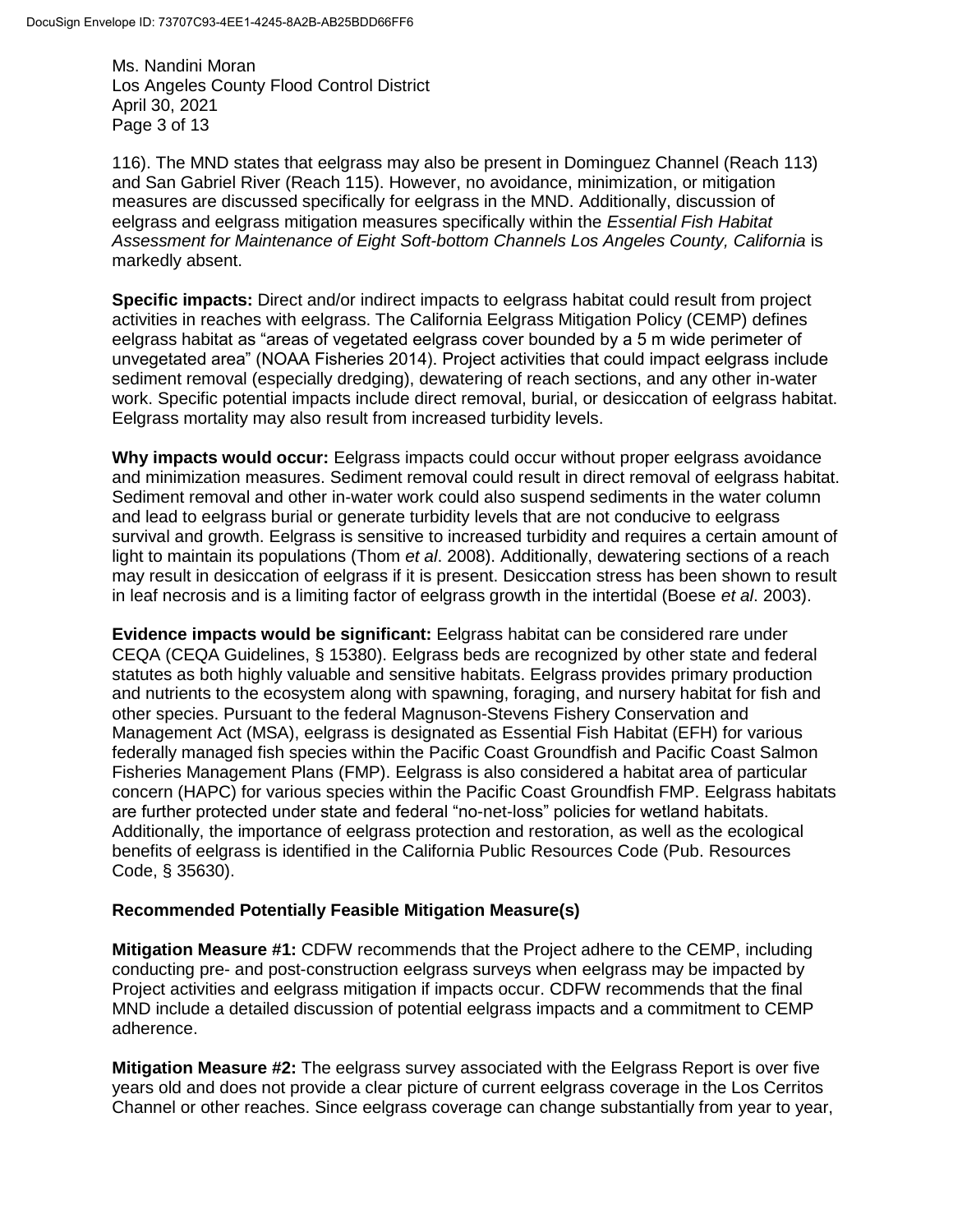Ms. Nandini Moran Los Angeles County Flood Control District April 30, 2021 Page 4 of 13

CDFW recommends that an additional preliminary eelgrass survey be completed for the entire Project area before Project activities begin.

**Mitigation Measure #3:** CDFW recommends avoiding sediment removal/dredging and dewatering in eelgrass habitat to the greatest extent feasible. These activities are likely to result in eelgrass impacts and will probably require eelgrass mitigation. If sediment removal, dewatering, or other in-water activities that may disturb sediment are planned for areas near eelgrass habitat, CDFW recommends using a turbidity curtain to minimize impacts to eelgrass from these activities.

## **Additional Comments and Recommendations**

### **Comment #2: Lake and Streambed Alteration Agreement**

CDFW appreciates the County for coordinating a notification pursuant to section 1600 *et seq*. of the Fish and Game Code (Notification #1600-2019-0224-R5). CDFW proposes the following recommendations and amendments to the Project mitigation measures to better protect natural resources:

- **a. UTS Mitigation Measure #1:** Methods and protocols for unarmored threespine stickleback (*Gasterosteus aculeatus williamsoni*; UTS) surveys should be approved by CDFW. The County should consult CDFW for reach-specific survey methods and protocols at least one month prior to the anticipated survey date.
- **b. UTS Mitigation Measure #2:** If any Project surveys result in positive UTS findings, the County should notify CDFW in writing within one business day. The County should also report the finding to the [California Natural Diversity Database \(CNDDB\)](https://wildlife.ca.gov/Data/CNDDB/Submitting-Data) within 14 days.
- **c. UTS Mitigation Measure #3:** As described in mitigation measure BIO-4, if surveys determine that UTS is present or potentially present, the County will not conduct Project activities at the reach until the following year. However, if delaying Project activities for one year is not feasible, the County should submit a detailed justification to CDFW for coordination. The County should also submit a detailed reach-specific plan for implementing buffer zones where no work can occur and where only hand clearing can occur in relation to the wetted channel. All Project activities occurring within a reach occupied or potentially occupied by UTS should be actively monitored by an on-site qualified or Designated Biologist approved by CDFW. Project equipment and personnel should not contact surface waters. No dewatering or water diversion should be conducted in any manner.
- **d. UTS Mitigation Measure #4:** CDFW recommends the County amend mitigation measure BIO-4 to include the following underlined language to offer increased protections to UTS:

"For those all reaches identified as potentially occupied by the unarmored threespine stickleback (Reaches 103, 104, 105, 109, 120, and 121, as well as any reach where UTS is later documented to occur or where habitat is suitable to support UTS), no Project activities and/or heavy equipment shall be allowed in drainages between November 2 and August 31 in any year if surface water is present. Pre-disturbance activity unarmored threespine stickleback surveys shall be conducted by a qualified biologist previously approved by CDFW annually prior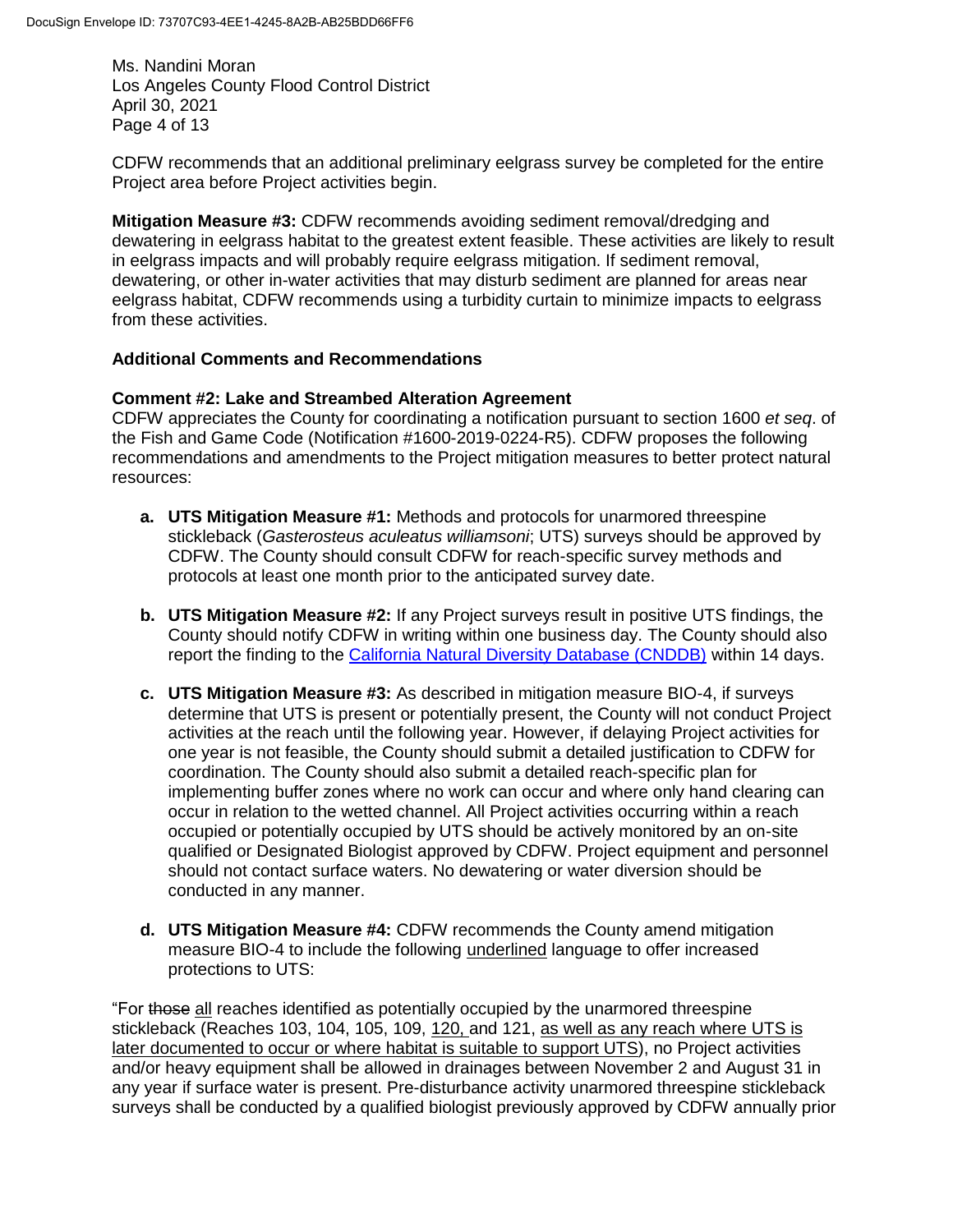Ms. Nandini Moran Los Angeles County Flood Control District April 30, 2021 Page 5 of 13

to activities (occurring between September 1 and November 1) at each of these reaches. Survey methods and protocols shall be approved by CDFW. If surveys determine unarmored threespine stickleback is present or potentially present, the County shall not conduct Project activities at that location until the following year. If delaying channel-maintenance activities for one year is not feasible, a detailed justification shall be submitted to CDFW for coordination, and a minimum 10-foot no-work buffer and a 50-foot hand clearing only buffer from the wetted area shall be employed. No project equipment or personnel shall contact surface waters. No dewatering or water diversion shall be conducted in any manner. All Project activities occurring within a reach occupied or potentially occupied by stickleback shall be monitored by a qualified Biologist. Buffer zones shall be flagged by the Biologist prior to work being conducted."

- **e. Rare Plant Mitigation Measure #1:** CDFW recommends that the County expand mitigation measure BIO-2 and perform focused rare plant surveys in all Project reaches with potential occurrences of rare plant species. Rare plant surveys should be conducted during the appropriate growing season one year prior to the commencement of any vegetation- or ground-disturbing Project activities (see also CDFW 2018). To determine presence/absence or accurately identifying rare plants, a qualified botanist should conduct multiple rare plant surveys throughout the growing season for any given year. Surveys should occur during the time of year when rare plants are more likely to be visually detectable. Rare plant surveys proceeding after a low water year should be supplemented with one or two additional rare plant surveys over a number of years depending on the rare plant species, annual weather patterns, and whether the project area was recently disturbed (e.g., fire).
- **f. Rare Plant Mitigation Measure #2:** The County should notify CDFW of all rare plant survey findings prior to the commencement of Project activities. If any Project surveys result in positive findings for rare plant species, the County must notify CDFW in writing within one business day. The County must also report each observation to the California [Natural Diversity Database \(CNDDB\)](https://wildlife.ca.gov/Data/CNDDB/Submitting-Data) within 14 days. All occurrences of rare plants should be clearly marked for avoidance using flagging and/or fencing with appropriate no-work buffer zones around them.
- **g. Rare Plant Mitigation Measure #3:** If any Project surveys result in positive findings for rare plant species, the County should halt all Project activities in the affected reach and consult with CDFW for further actions. Please note that additional permitting may be required prior to commencement of Project activities. Actions to avoid impacts to rare plants should include flagging of any sensitive species populations and establishment of appropriate no-work buffers. Additional provisions to protect special status species may be required if deemed necessary by CDFW.

If the County detects any plant species listed under the federal Endangered Species Act (ESA) or California Endangered Species Act (CESA), CDFW recommends the County fully avoid impacts and notify CDFW and the US Fish and Wildlife Service (USFWS). CDFW recommends a qualified biologist develop a robust avoidance plan. The plan should include effective, specific, enforceable, and feasible measures. If [California](https://www.cnps.org/rare-plants/cnps-rare-plant-ranks) Rare [Plant Rank](https://www.cnps.org/rare-plants/cnps-rare-plant-ranks) (CRPR; CNPS 2021) 1, 2, 3, and 4 species are detected, CDFW recommends the County fully avoid impacts and notify CDFW of CRPR 1 and 2 species.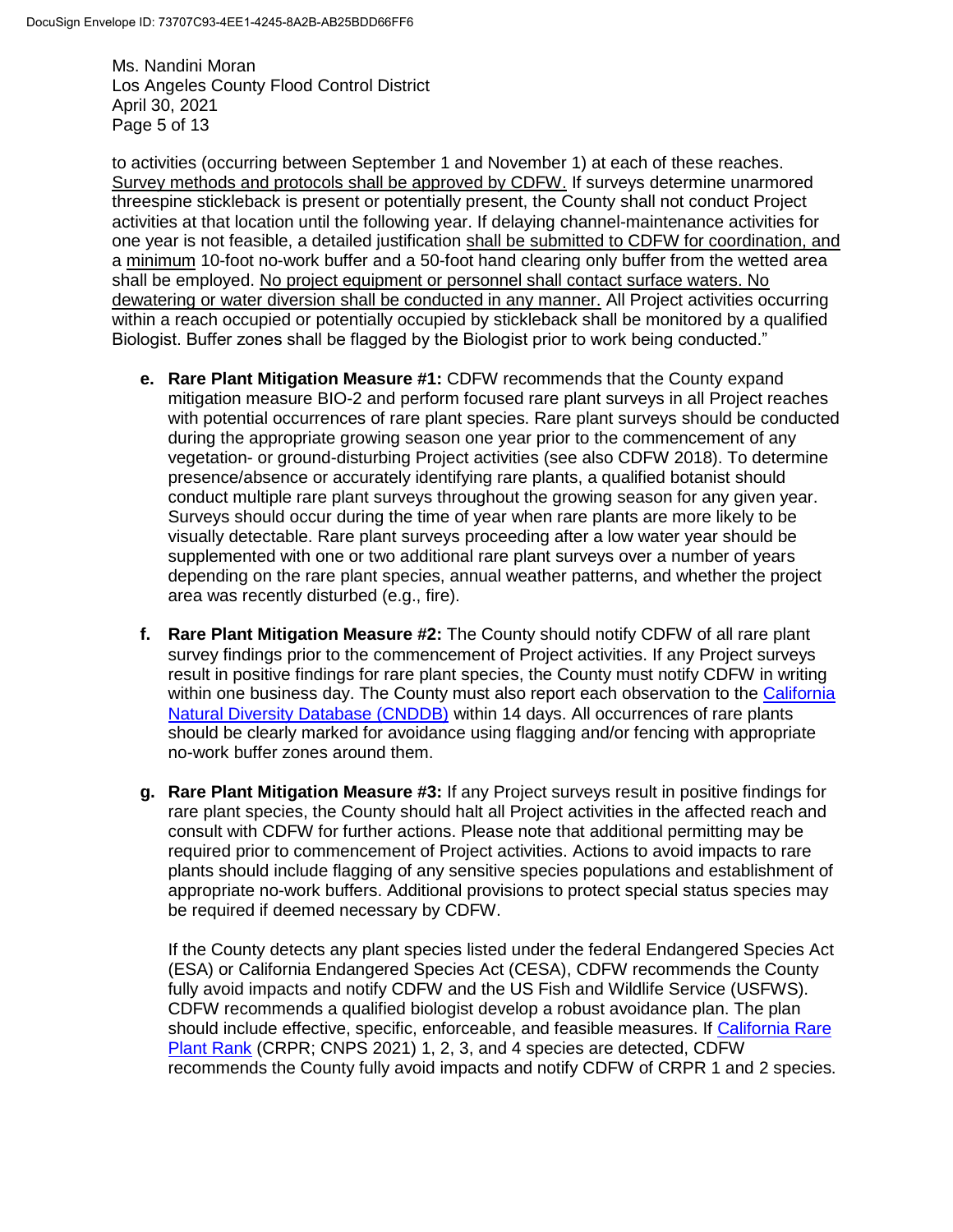Ms. Nandini Moran Los Angeles County Flood Control District April 30, 2021 Page 6 of 13

> Take under the federal ESA is more broadly defined than CESA; take under ESA also includes significant habitat modification or degradation that could result in death or injury to a listed species by interfering with essential behavioral patterns such as breeding, foraging, or nesting. In order to comply with ESA, CDFW recommends consultation with the USFWS well in advance of any Project-related ground-disturbing activities.

**h. SSC Mitigation Measure #1:** CDFW recommends the County amend mitigation measure BIO-1 to include the following underlined language to offer increased protections to [California Species of Special Concern](https://wildlife.ca.gov/Conservation/SSC) (SSC; CDFW 2021b):

"Pre- and post-maintenance surveys shall be conducted by a CDFW-approved qualified biologist annually at each reach where maintenance is scheduled for the current year to identify and document maintenance activities and their consistency with the Maintenance Plan and regulatory permit conditions and other required biological mitigation measures. Qualified biologists shall have prior training and professional work experience in detecting, identifying, and handling the specific sensitive species being targeted for each reach. Pre-maintenance general and focused surveys shall be conducted no more than two weeks prior to the start of work to confirm the presence/absence of sensitive species including all Species of Special Concern with potential to occur in each specific reach. Focused surveys shall follow established protocols and field methods to detect sensitive species, their habitat, structures (nests, burrows, or other refugia), and sign. Sensitive plant and wildlife species observed shall be recorded during these surveys. The County shall notify CDFW of the locations of all positive detections of sensitive species prior to the commencement of Project activities."

**i. SSC Mitigation Measure #2:** Pursuant to the California Code of Regulations, title 14, section 650, the County or its qualified biologist must obtain appropriate handling permits to capture, temporarily possess, and relocate wildlife to avoid harm or mortality in connection with Project construction and activities. Please visit CDFW's [Scientific](https://wildlife.ca.gov/Licensing/Scientific-Collecting)  [Collection Permits webpage](https://wildlife.ca.gov/Licensing/Scientific-Collecting) for information (CDFW 2021a). A Lake and Streambed Alteration Agreement may provide similar take or possession of species as described in the conditions of the agreement.

CDFW has the authority to issue permits for the take or possession of wildlife, including mammals; birds, nests, and eggs; reptiles, amphibians, fish, plants; and invertebrates (Fish & G. Code, §§ 1002, 1002.5, 1003). Effective October 1, 2018, a Scientific Collecting Permit is required to monitor project impacts on wildlife resources, as required by environmental documents, permits, or other legal authorizations; and, to capture, temporarily possess, and relocate wildlife to avoid harm or mortality in connection with otherwise lawful activities (Cal. Code Regs., tit. 14, § 650).

**j. SSC Mitigation Measure #3:** If impacts are unavoidable, wildlife should be protected, allowed to move away on its own (noninvasive, passive relocation), or relocated to adjacent appropriate habitat on site or to suitable habitat adjacent to the project area. The qualified biologist should prepare a species-specific list (or plan) of proper handling and relocation protocols and a map of suitable and safe relocation areas. A relocation plan should be prepared prior to implementing any Project-related ground-disturbing activities and vegetation removal.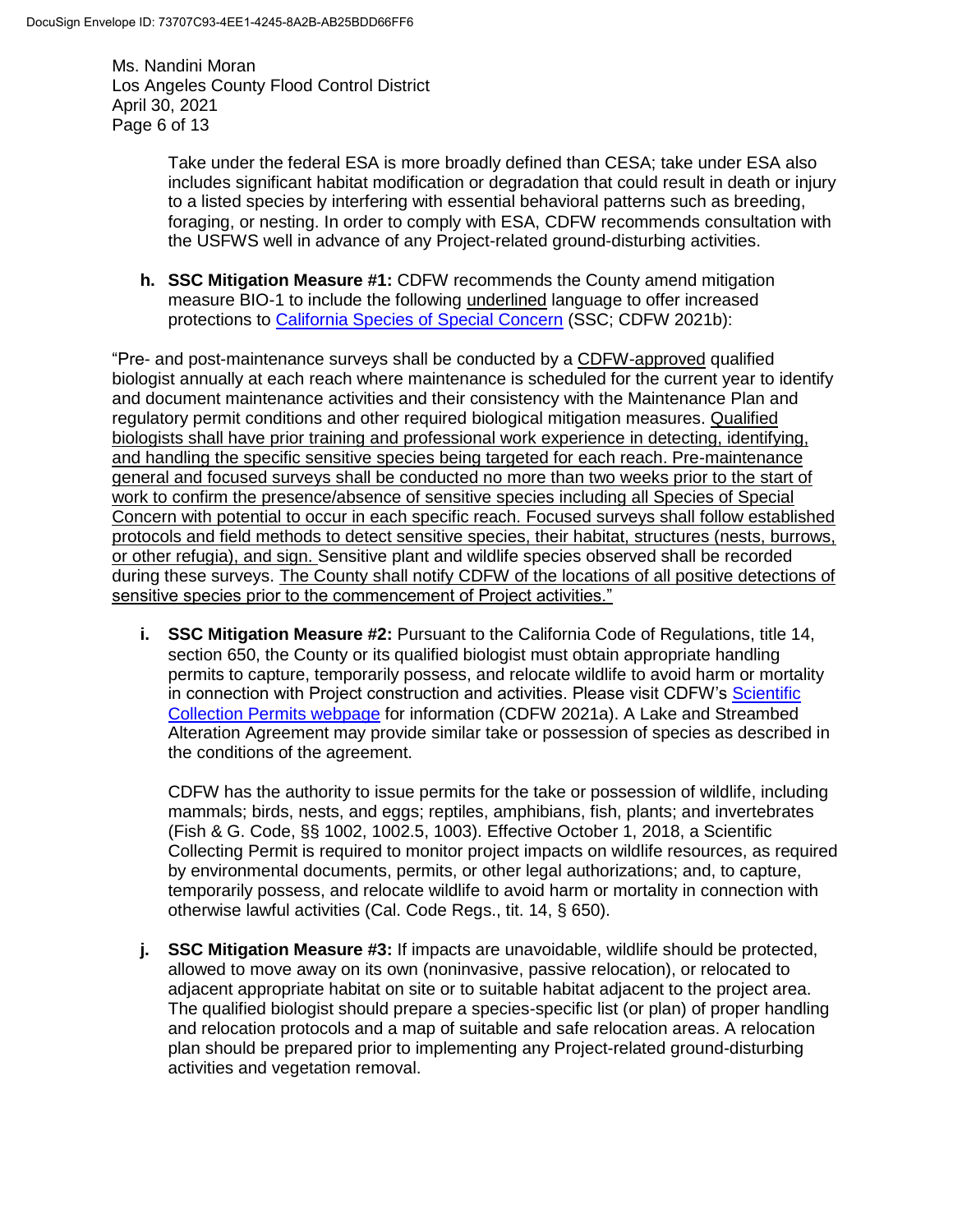Ms. Nandini Moran Los Angeles County Flood Control District April 30, 2021 Page 7 of 13

> While relocation is an option for mitigating impacts, it may not fully account for impacts to an SSC, such as loss of individuals, loss of habitat, or loss of natal dens, middens, or burrows. Capturing, handling, or relocation are acts that may have multiple unintended negative consequences, including increased stress and mortality of relocated animals, negative impacts on resident animals at release sites, increased conflicts with human interests, and the spread of diseases. Attempts to avoid impacts to SSC should be the first option.

## **Comment #3: Arroyo Toad at Reach 103**

Appendix B-48 reports a high potential for arroyo toad to occur in Reach 103 (ESA 2014). However, this reach is omitted from mention in mitigation measure BIO-5. CDFW recommends the implementation of BIO-5 (or similar focused surveys and protective measures) for all Project reaches with potentially suitable habitat for arroyo toad.

## **Comment #4: Least Bell's Vireo at Stickleback River Ranch**

The MND states that the SRR site is potentially suitable habitat for least Bell's vireo (*Vireo bellii pusillus*) although no formal focused surveys have been conducted to date. A least Bell's vireo observation at the SRR site in July 2020 was reported by a County consultant biological monitor. As detailed in the Project CHMMP, the most disruptive Project activities would occur outside of the April 1 to September 15 nesting season for least Bell's vireo, southwestern willow flycatcher, and yellow-billed cuckoo. These noise-producing activities include the use of pumps, generators, compressors, and heavy equipment. However, nesting bird surveys should still be conducted no more than 72 hours prior to the commencement of any Project activities during the general nesting bird season from March 15 to September 15. If a nest for any sensitive bird species is present, a minimum 500-foot disturbance free buffer should be established, demarcated by fencing or flagging, and enforced by a CDFW-approved biologist and compliance monitor. If any Project surveys result in positive findings for sensitive or special status species, the County must notify CDFW in writing within one business day. The County must also report each observation to the [California Natural Diversity Database \(CNDDB\)](https://wildlife.ca.gov/Data/CNDDB/Submitting-Data) within 14 days.

## **Comment #5: Mitigation and Monitoring Reporting Plan**

CDFW recommends the County update the Project's proposed Biological Resources Mitigation Measures and condition the environmental document to include mitigation measures recommended in this letter. CDFW provides comments to assist the County in developing mitigation measures that are specific, detailed (i.e., responsible party, timing, specific actions, location), and clear in order for a measure to be fully enforceable and implemented successfully via a mitigation monitoring and/or reporting program (CEQA Guidelines, § 15097; Pub. Resources Code, § 21081.6). The County is welcome to coordinate with CDFW to further review and refine the Project's mitigation measures. Per Public Resources Code section 21081.6(a)(1), CDFW has provided the County with a summary of our suggested mitigation measures and recommendations in the form of an attached Draft Mitigation and Monitoring Reporting Plan (MMRP; Attachment A).

## **Filing Fees**

The Project, as proposed, could have an impact on fish and/or wildlife, and assessment of filing fees is necessary. Fees are payable upon filing of the Notice of Determination by the Lead Agency and serve to help defray the cost of environmental review by CDFW. Payment of the fee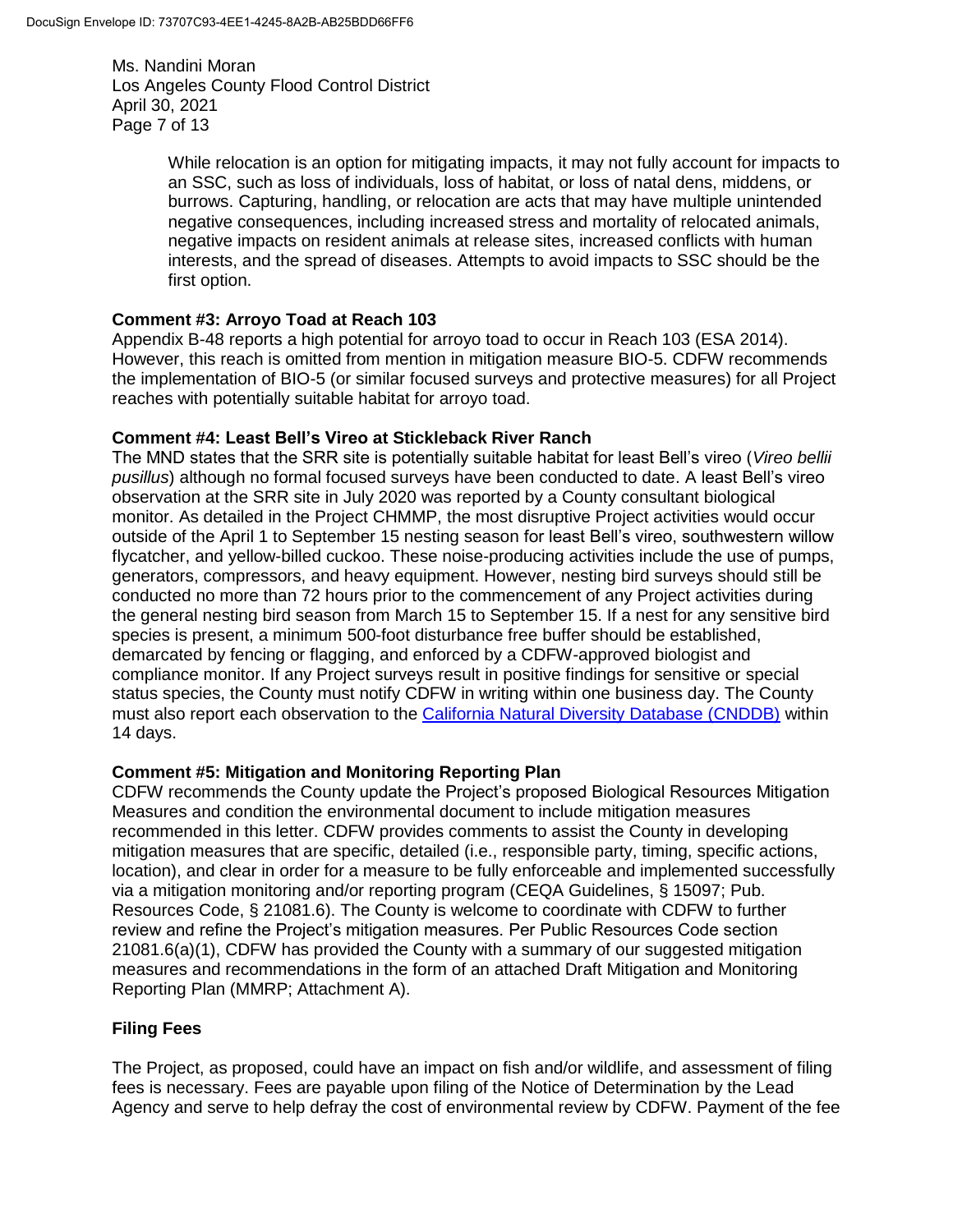Ms. Nandini Moran Los Angeles County Flood Control District April 30, 2021 Page 8 of 13

is required in order for the underlying Project approval to be operative, vested, and final (Cal. Code Regs, tit. 14, § 753.5; Fish & Game Code, § 711.4; Pub. Resources Code, § 21089).

### **Conclusion**

CDFW appreciates the opportunity to comment on the Project to assist the County in identifying and mitigating potential impacts on biological resources. CDFW requests an opportunity to review and comment on any response that the County has to our comments and to receive notification of any forthcoming hearing date(s) for the Project [CEQA Guidelines; § 15073(e)]. If you have any questions or comments regarding this letter, please contact David T. Lin, Senior Environmental Scientist (Specialist) at [David.Lin@wildlife.ca.gov](mailto:David.Lin@wildlife.ca.gov) or (562) 619-0509.

Sincerely,

-DocuSianed bv: hot life

 $-5991E19EF8094C3...$ Victoria Tang

signing for Erinn Wilson-Olgin Environmental Program Manager I South Coast Region

ec: CDFW

Victoria Tang, Los Alamitos – [Victoria.Tang@wildlife.ca.gov](mailto:Victoria.Tang@wildlife.ca.gov) David T. Lin, Los Alamitos – [David.Lin@wildlife.ca.gov](mailto:David.Lin@wildlife.ca.gov) Eric Wilkins, San Luis Obispo – [Eric.Wilkins@wildlife.ca.gov](mailto:Eric.Wilkins@wildlife.ca.gov) Amanda Canepa, Monterey – [Amanda.Canepa@wildlife.ca.gov](mailto:Amanda.Canepa@wildlife.ca.gov) Susan Howell, San Diego – [Susan.Howell@wildlife.ca.gov](mailto:Susan.Howell@wildlife.ca.gov) CEQA Program Coordinator, Sacramento – [CEQAcommentletters@wildlife.ca.gov](mailto:CEQAcommentletters@wildlife.ca.gov) State Clearinghouse, Sacramento – [State.Clearinghouse@opr.ca.gov](mailto:State.Clearinghouse@opr.ca.gov)

#### **References**

- Boese, B.L., K.E. Alayan, E.F. Gooch, and B.D. Robbins. 2003. Desiccation index: a measure of damage caused by adverse aerial exposure on intertidal eelgrass (*Zostera marina*) in an Oregon (USA) estuary. Aquatic Botany 76:329–337.
- [CDFW] California Department of Fish and Wildlife. 2018*. Protocols for Surveying and Evaluating Impacts to Special Status Native Plant Populations and Sensitive Natural Communities*. Available from:

https://nrm.dfg.ca.gov/FileHandler.ashx?DocumentID=18959&inline

- [CDFW] California Department of Fish and Wildlife. 2021a. Scientific Collecting Permits. Available from:<https://wildlife.ca.gov/Licensing/Scientific-Collecting>
- [CDFW] California Department of Fish and Wildlife. 2021b. Species of Special Concern. Available from:<https://wildlife.ca.gov/Conservation/SSC>
- [CNPS] California Native Plant Society. 2021. CNPS Rare Plant Ranks. Available from: <https://www.cnps.org/rare-plants/cnps-rare-plant-ranks>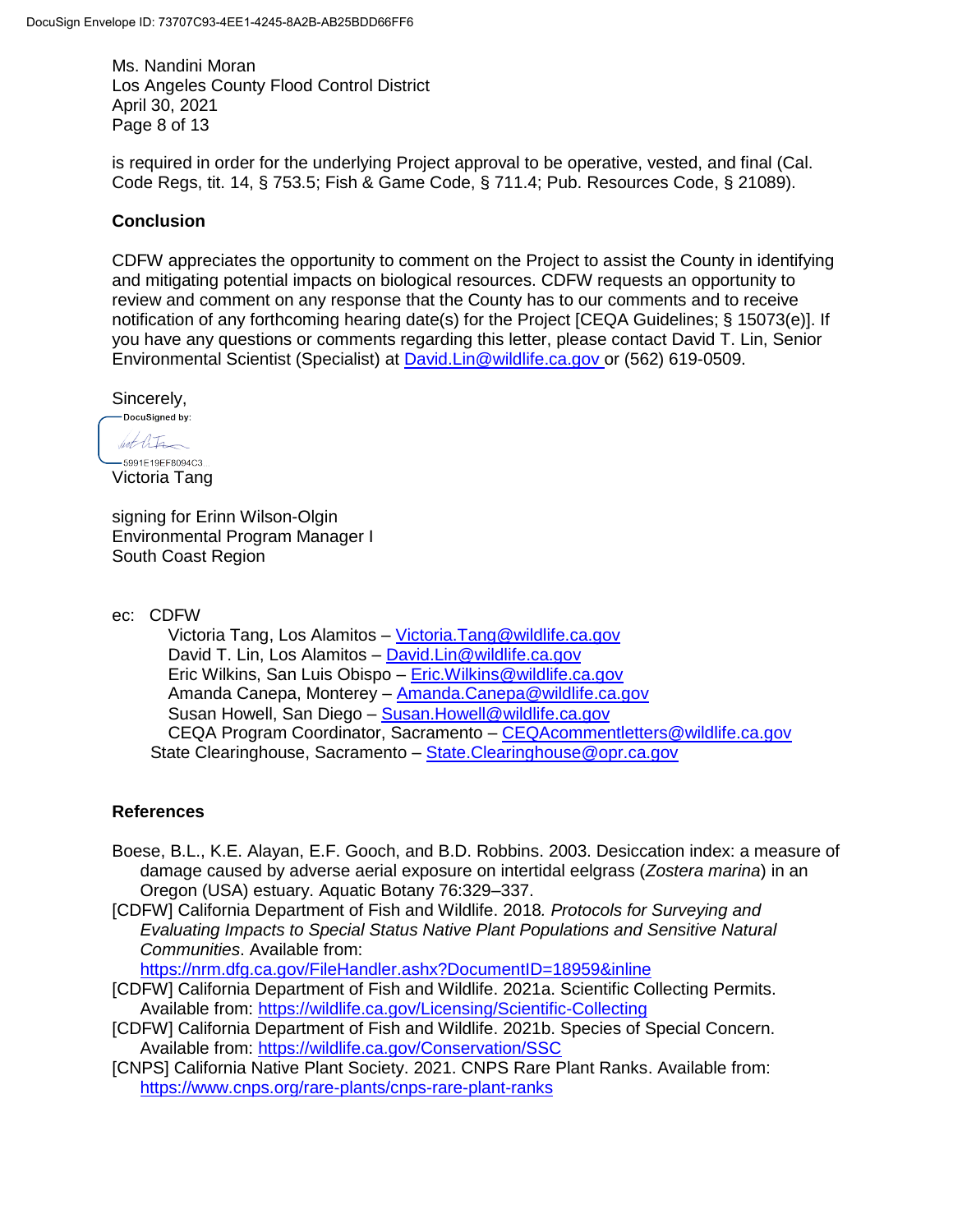Ms. Nandini Moran Los Angeles County Flood Control District April 30, 2021 Page 9 of 13

- [ESA] ESA Biological Resources. 2014. *Biological Assessment and Tree Inventory for Reach 103 (Bouquet Canyon Channel) and Reach 108 (Pico Canyon Channel), Los Angeles County, California.* Los Angeles, CA: ESA.
- NOAA Fisheries. 2014. *California Eelgrass Mitigation Policy and Implementation Guidelines*. Available from: [https://www.fisheries.noaa.gov/resource/document/california-eelgrass](https://www.fisheries.noaa.gov/resource/document/california-eelgrass-mitigation-policy-and-implementing-guidelines)[mitigation-policy-and-implementing-guidelines](https://www.fisheries.noaa.gov/resource/document/california-eelgrass-mitigation-policy-and-implementing-guidelines)
- Thom, R.M., S.L. Southard, A.B. Borde, and P. Stoltz. 2008. Light requirements for growth and survival of eelgrass (*Zostera marina* L.) in Pacific Northwest (USA) estuaries. Estuaries and Coasts 31(5):969-980.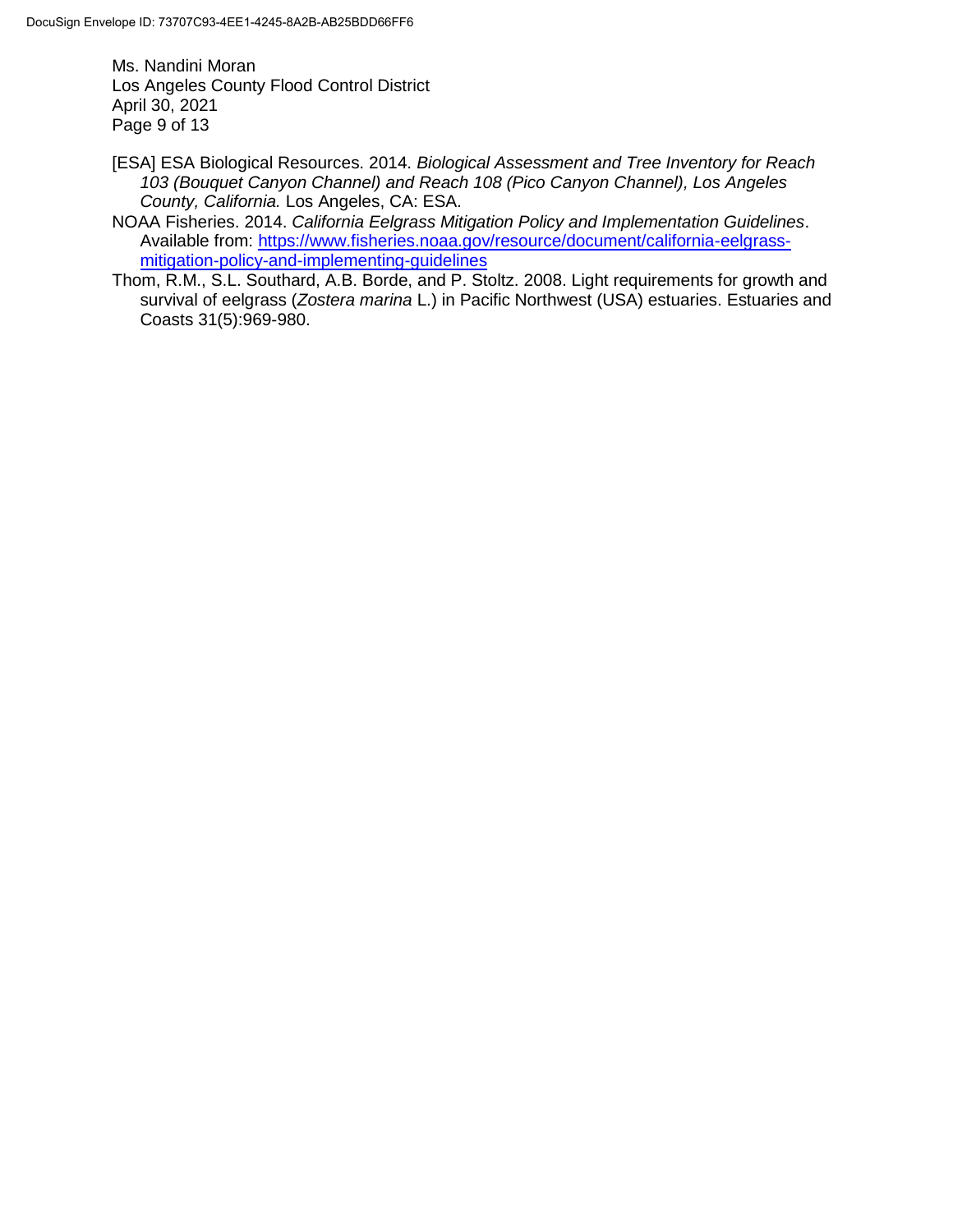

State of California – Natural Resources Agency *GAVIN NEWSOM, Governor* DEPARTMENT OF FISH AND WILDLIFE *CHARLTON H. BONHAM, Director*  South Coast Region 3883 Ruffin Road San Diego, CA 92123 (858) 467-4201 [www.wildlife.ca.gov](http://www.wildlife.ca.gov/)



# **Attachment A: Draft Mitigation and Monitoring Reporting Plan**

CDFW recommends the following language to be incorporated into a future environmental document for the Project.

| <b>Biological Resources (BIO)</b>                                                      |                                                                                                                                                                                                                                                                                                                                                                |                                                                      |                                                                 |  |
|----------------------------------------------------------------------------------------|----------------------------------------------------------------------------------------------------------------------------------------------------------------------------------------------------------------------------------------------------------------------------------------------------------------------------------------------------------------|----------------------------------------------------------------------|-----------------------------------------------------------------|--|
| Mitigation Measure (MM) or Recommendation (REC)                                        |                                                                                                                                                                                                                                                                                                                                                                | <b>Timing</b>                                                        | <b>Responsible Party</b>                                        |  |
| MM-BIO-1-<br>Impacts to<br><b>Eelgrass Habitat</b>                                     | Pre- and post-maintenance eelgrass surveys shall be conducted in<br>all reaches with potential occurrences of eelgrass or where eelgrass<br>may be impacted by Project activities.                                                                                                                                                                             | Prior to<br>Project<br>activities                                    | County                                                          |  |
| MM-BIO-2-<br>Impacts to<br><b>Eelgrass Habitat</b>                                     | A pre-Project baseline eelgrass survey shall be conducted for all<br>soft-bottom channel reaches with potential occurrences of eelgrass.                                                                                                                                                                                                                       | Prior to<br>Project<br>activities                                    | County                                                          |  |
| MM-BIO-3-<br>Impacts to<br><b>Eelgrass Habitat</b>                                     | Sediment removal, dredging, and dewatering shall be avoided to the<br>greatest extent possible in all eelgrass habitat and soft-bottom<br>channel reaches with potential occurrences of eelgrass. Turbidity<br>curtains or similar best management practices (BMPs) shall be<br>employed to minimize impacts from eelgrass habitat from Project<br>activities. | Prior<br>to/During<br>project<br>ground-<br>disturbing<br>activities | County                                                          |  |
| MM-BIO-4-<br>Impacts to<br><b>Unarmored</b><br><b>Threespine</b><br><b>Stickleback</b> | Methods and protocols for unarmored threespine stickleback surveys<br>shall be approved by CDFW. The County shall consult CDFW for<br>reach-specific survey methods and protocols at least one month<br>prior to the anticipated survey date.                                                                                                                  | Prior to<br>Project<br>activities                                    | Los Angeles County<br><b>Flood Control District</b><br>(County) |  |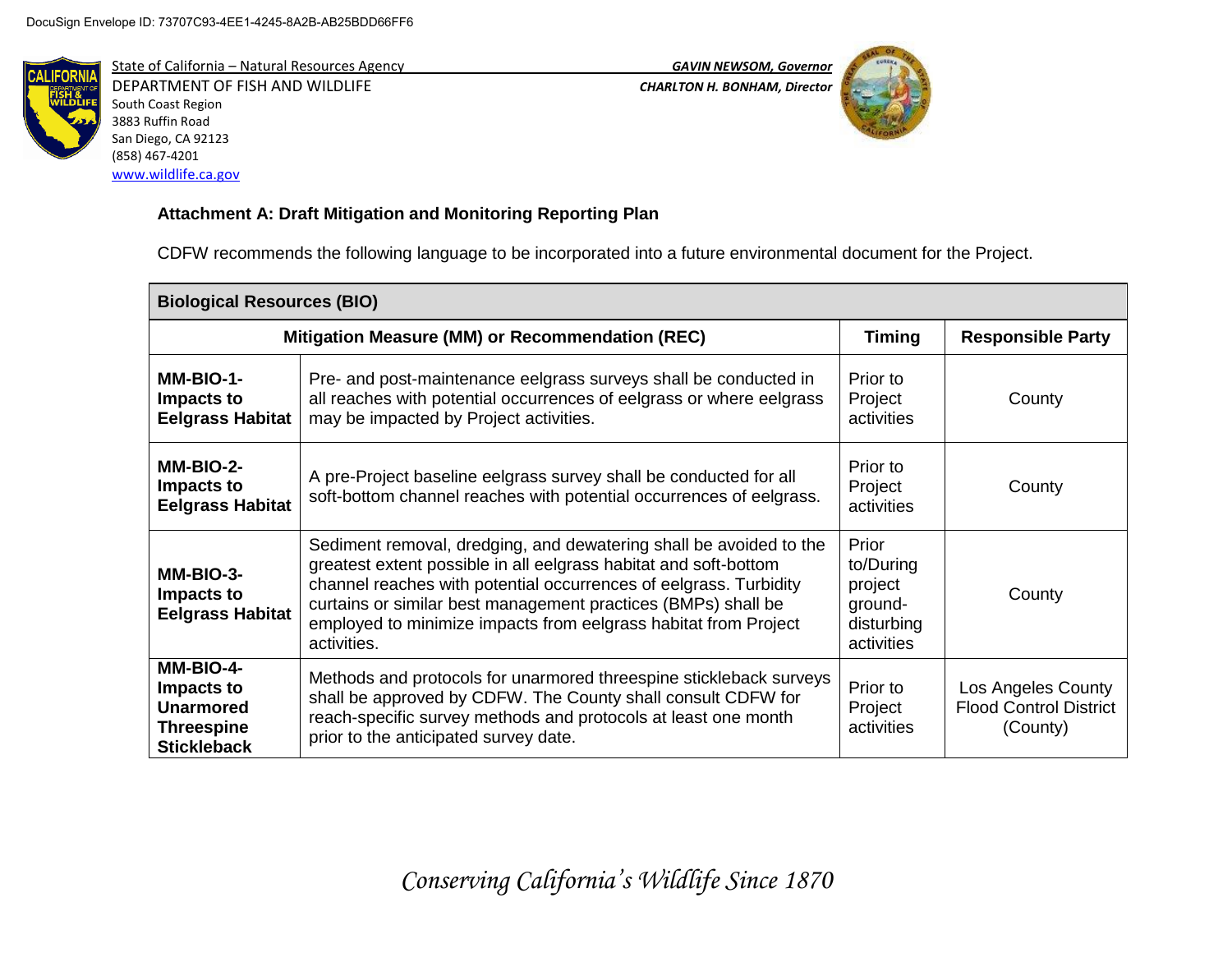Ms. Nandini Moran Los Angeles County Flood Control District April 30, 2021 Page 11 of 13

| MM-BIO-5-<br>Impacts to<br><b>Unarmored</b><br><b>Threespine</b><br><b>Stickleback</b> | If any Project surveys result in positive detections of unarmored<br>threespine stickleback, CDFW shall be notified in writing within one<br>business day. A report of the detection shall be filed to the California<br>Natural Diversity Database (CNDDB) within 14 days.                                                                                                                                                                                                                                                                                                                                                                                                                                                                                                                                                                                                                                                                                                       | Prior to<br>Project<br>activities                                                                    | County |
|----------------------------------------------------------------------------------------|-----------------------------------------------------------------------------------------------------------------------------------------------------------------------------------------------------------------------------------------------------------------------------------------------------------------------------------------------------------------------------------------------------------------------------------------------------------------------------------------------------------------------------------------------------------------------------------------------------------------------------------------------------------------------------------------------------------------------------------------------------------------------------------------------------------------------------------------------------------------------------------------------------------------------------------------------------------------------------------|------------------------------------------------------------------------------------------------------|--------|
| MM-BIO-6-<br>Impacts to<br><b>Unarmored</b><br><b>Threespine</b><br><b>Stickleback</b> | If any Project surveys determine that unarmored threespine<br>stickleback is present or potentially present, no Project activities<br>shall occur within that soft-bottom channel reach until the following<br>year. However, if delay Project activities for one year is not feasible,<br>a detailed justification shall be submitted to CDFW for coordination.<br>Detailed reach-specific plans for implementing buffer zones shall be<br>developed and submitted to CDFW. Plans shall employ a minimum<br>10-foot no-work buffer and a 50-foot hand clearing only buffer from<br>the wetted area. No project equipment or personnel shall contact<br>surface waters. No dewatering or water diversion shall be conducted<br>in any manner. All Project activities occurring within a reach<br>occupied or potentially occupied by stickleback shall be monitored by<br>a qualified Biologist. Buffer zones shall be flagged by the Biologist<br>prior to work being conducted. | Prior to<br>Project<br>activities                                                                    | County |
| MM-BIO-7-<br><b>Impacts to Rare</b><br><b>Plans</b>                                    | Focused rare plant surveys shall be conducted in all Project soft-<br>bottom reaches with potential occurrences of rare plant species.<br>Rare plant surveys shall be conducted during the appropriate<br>growing season one year prior to the commencement of vegetation-<br>or ground-disturbing Project activities. To determine<br>presence/absence or accurately identifying rare plants, a qualified<br>botanist shall conduct multiple rare plant surveys through the<br>growing season for any given year. Survey shall occur during the<br>time of year when rare plants are more likely to be visually<br>detectable. Rare plant surveys proceeding after a low water year<br>should be supplemented with one or two additional rare plant<br>surveys over a number of years depending on the rare plant species,<br>annual weather patterns, and whether the project area was recently<br>disturbed (e.g., fire)                                                       | Prior to<br>ground-<br>disturbing<br><b>or</b><br>vegetation-<br>disturbing<br>Project<br>activities | County |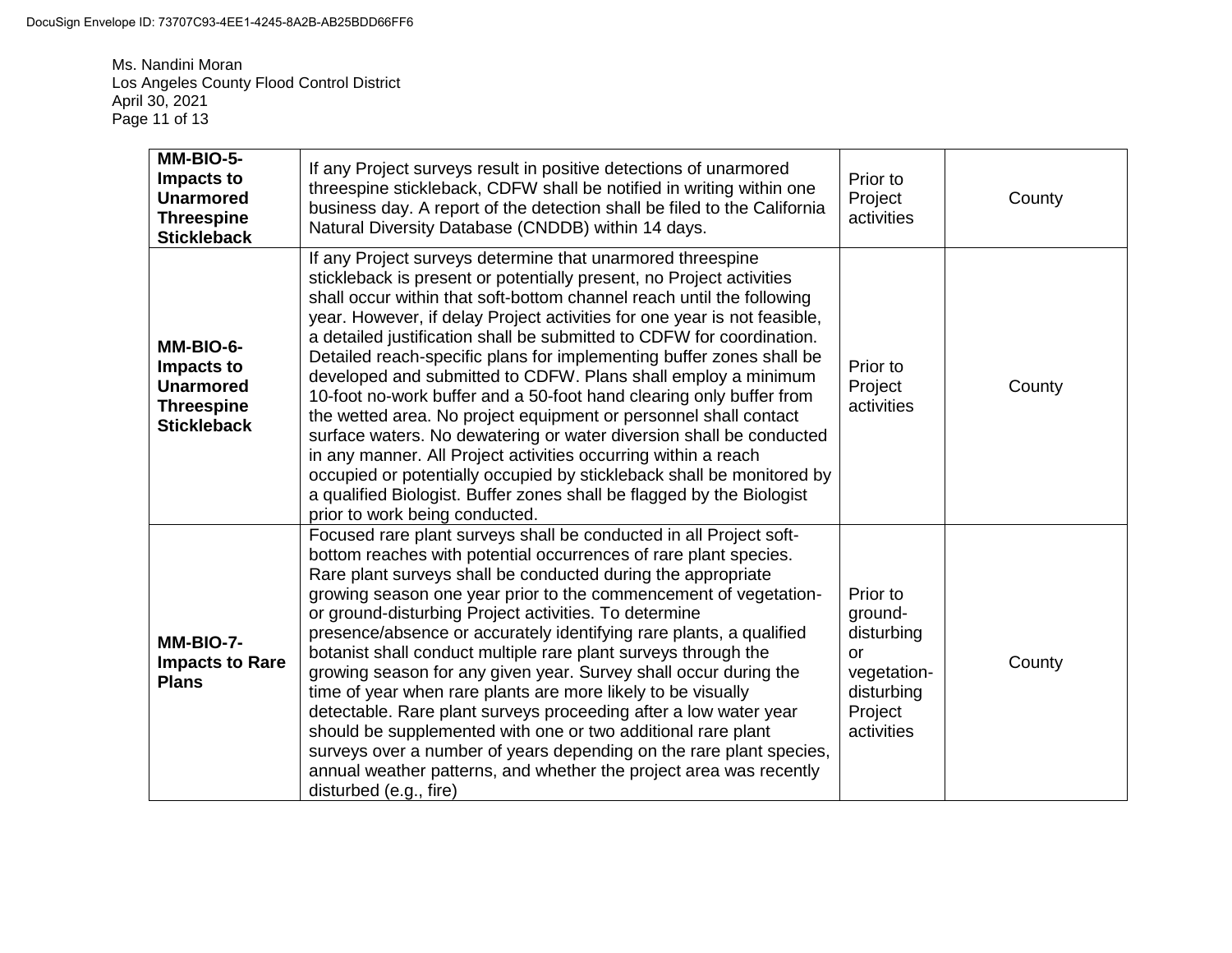Ms. Nandini Moran Los Angeles County Flood Control District April 30, 2021 Page 12 of 13

| MM-BIO-8-<br><b>Impacts to Rare</b><br><b>Plans</b>                                   | If any Project surveys result in positive detections of rare plant<br>species, CDFW shall be notified in writing within one business day. A<br>report of the detection shall be filed to the California Natural Diversity<br>Database (CNDDB) within 14 days.                                                                                                                                                                                                                                                                                                                                                                                                                                                                                                                                        | Prior to<br>ground-<br>disturbing<br><b>or</b><br>vegetation-<br>disturbing<br>Project<br>activities | County |
|---------------------------------------------------------------------------------------|------------------------------------------------------------------------------------------------------------------------------------------------------------------------------------------------------------------------------------------------------------------------------------------------------------------------------------------------------------------------------------------------------------------------------------------------------------------------------------------------------------------------------------------------------------------------------------------------------------------------------------------------------------------------------------------------------------------------------------------------------------------------------------------------------|------------------------------------------------------------------------------------------------------|--------|
| MM-BIO-9-<br><b>Impacts to Rare</b><br><b>Plans</b>                                   | If any Project surveys result in positive findings for rare plant<br>species, all Project activities in the affected soft-bottom channel<br>reach shall be halted and CDFW shall be consulted for further<br>actions. Additional permitting may be required prior to the<br>commencement of Project activities. Actions to avoid impacts to rare<br>plants shall include flagging of any sensitive species populations and<br>establishment of appropriate no-work buffers.                                                                                                                                                                                                                                                                                                                          | Prior to<br>ground-<br>disturbing<br><b>or</b><br>vegetation-<br>disturbing<br>Project<br>activities | County |
| <b>MM-BIO-10-</b><br>California<br><b>Species of</b><br><b>Special Concern</b>        | Pre-maintenance general and focused surveys for sensitive species<br>shall be conducted by a CDFW-approved qualified biologist annually<br>at each reach where maintenance is scheduled for the current year.<br>Qualified biologists shall have prior training and professional work<br>experience with detecting, identifying, and handling the specific<br>sensitive species being targeted for each reach. Pre-maintenance<br>surveys shall be conducted no more than two weeks prior to the start<br>of work to confirm the presence/absence of all sensitive species<br>(including California Species of Special Concern) with potential to<br>occur in each reach. CDFW shall be notified of all positive detections<br>and consulted for additional provisions to protect sensitive species. | Prior to<br>Project<br>activities                                                                    | County |
| <b>MM-BIO-11-</b><br><b>California</b><br><b>Species of</b><br><b>Special Concern</b> | The County or its qualified biologist shall obtain appropriate handling<br>permits to capture, temporarily possess, and relocate wildlife to<br>avoid harm or mortality in connection with Project activities.                                                                                                                                                                                                                                                                                                                                                                                                                                                                                                                                                                                       | Prior to<br>Project<br>activities                                                                    | County |